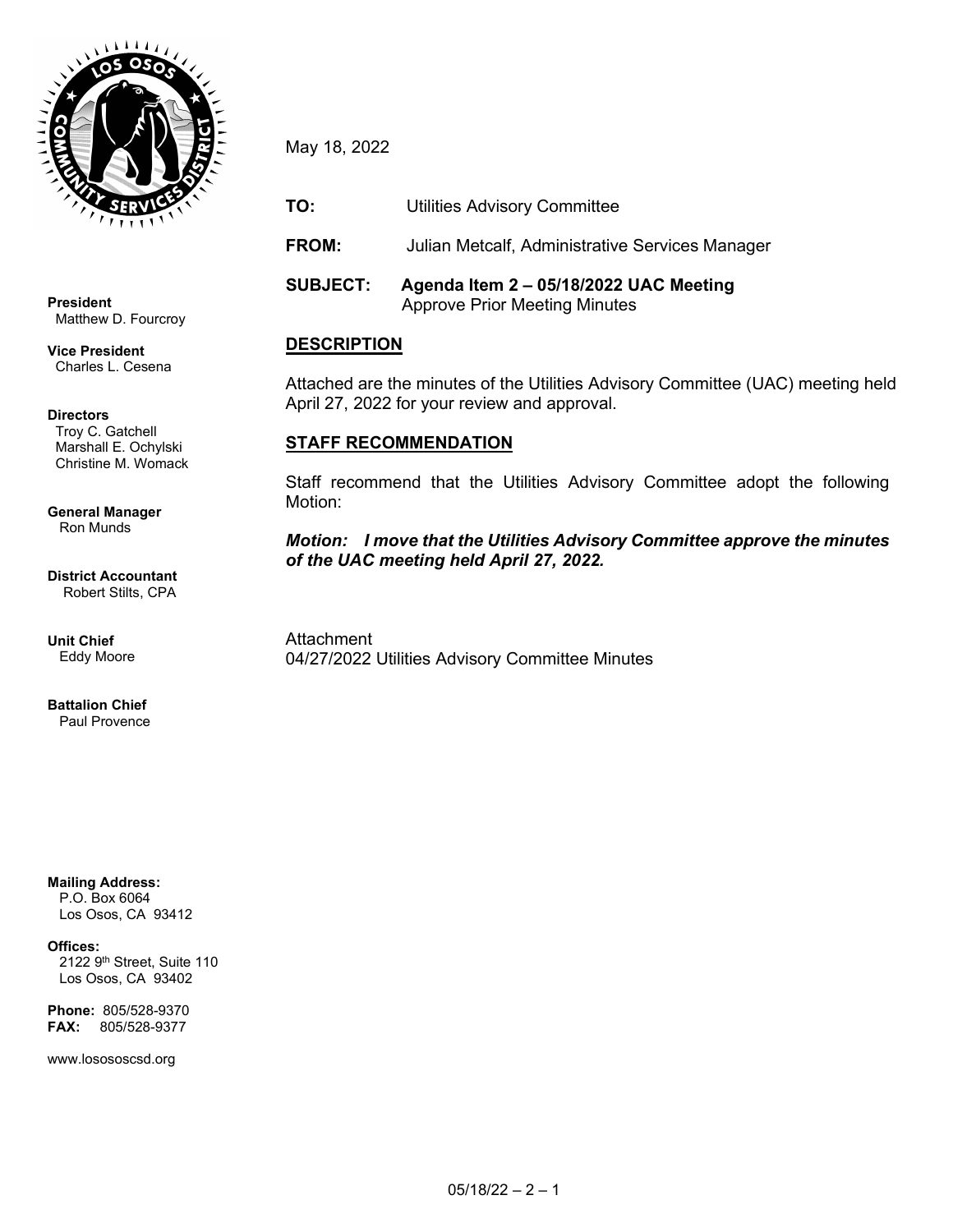## **DRAFT - Minutes of the Utilities Advisory Committee Meeting April 27, 2022 at 5:30 p.m. at the District Office**

| <b>AGENDA ITEM</b>                                                                | <b>DISCUSSION</b>                                                                                                                                                                                                                                                                                                                                                                                                                                                                                                                                                                                      | <b>FOLLOW-UP</b>                                                                                          |
|-----------------------------------------------------------------------------------|--------------------------------------------------------------------------------------------------------------------------------------------------------------------------------------------------------------------------------------------------------------------------------------------------------------------------------------------------------------------------------------------------------------------------------------------------------------------------------------------------------------------------------------------------------------------------------------------------------|-----------------------------------------------------------------------------------------------------------|
| 1. Call to Order and Roll                                                         | Chairperson Cesena called the meeting to order at 5:31 p.m.                                                                                                                                                                                                                                                                                                                                                                                                                                                                                                                                            |                                                                                                           |
| Call<br>2. Approve UAC Minutes                                                    | Roll Call:<br>James Bishop, Committee Member - Absent<br>Jan Harper, Committee Member - Present<br>Leonard Moothart, Committee Member - Present<br>Pam Ouellette, Committee Member - Absent<br>Gene Scovell, Committee Member - Arrived 5:33pm<br>Matthew Fourcroy, Vice-Chairperson - Absent<br>Chuck Cesena, Chairperson - Present<br>Staff:<br>Ron Munds, General Manager<br>Laura Durban, Administrative Services Manager<br>Margaret Falkner, Utility Systems Manager<br>Chairperson Cesena presented the minutes for approval.                                                                   | <b>Action - File approved</b>                                                                             |
| of March 16, 2022                                                                 | Public Comment - None<br>Committee Member Moothart moved to approve the meeting minutes of<br>March 16, 2022. The motion was seconded by Committee Member Harper<br>and carried with unanimous consent.                                                                                                                                                                                                                                                                                                                                                                                                | minutes.                                                                                                  |
| 3. Review of Board Item<br>2022/2023 Budget for<br><b>Fund 500 &amp; Fund 800</b> | General Manager Munds presented the preliminary Fund 500 and 800<br>budget.<br>The Committee discussed personnel costs, reserves, operating budget,<br>capital improvement projects, Water Rebate Program, Water Conservation<br>Program, and recycled water.<br>Public Comment - None<br>Committee Member Moothart thanked Staff for a smooth budget process.<br>Committee Member Harper moved to recommend to the Board that the<br>Board approve the budgets for Funds 500 and 800 as presented.<br>The motion was seconded by Committee Member Moothart and carried<br>out with unanimous consent. | Action - Recommend to<br>the Board that the Board<br>approve the budgets for<br><b>Funds 500 and 800.</b> |
| 4. Basin Management<br><b>Committee Update</b>                                    | General Manager Munds presented a discussion of the Basin Metric<br>Evaluation, funding, Organizational Structure Study, Preliminary Monitoring<br>Results, Third Program C Well Project, the WRFP Study, and Transient Model.<br>The Committee discussed the presentation and points of discussion at the<br>BMC meeting.<br>Public Comment - None                                                                                                                                                                                                                                                    | <b>Action - None</b>                                                                                      |
| 5. Utility Department<br>Report                                                   | Utility Systems Manager Falkner presented an overview of the Utility<br>Department Report, which is available on the District website.<br>The Committee discussed the production, runtime, and rainfall.<br>Public Comment - None                                                                                                                                                                                                                                                                                                                                                                      | <b>Action - None</b>                                                                                      |
| 6. Utilities Department<br><b>Updates</b>                                         | General Manager Munds reported on the 8th Street Upper Aquifer Well; 16th<br>Street South Tank Project; Program C Well.<br>Public Comment – Lynette Tornatzky inquired if any photos were taken of the<br>inside of the tank.<br>General Manager Munds responded he will look into it.                                                                                                                                                                                                                                                                                                                 | <b>Action - None</b>                                                                                      |